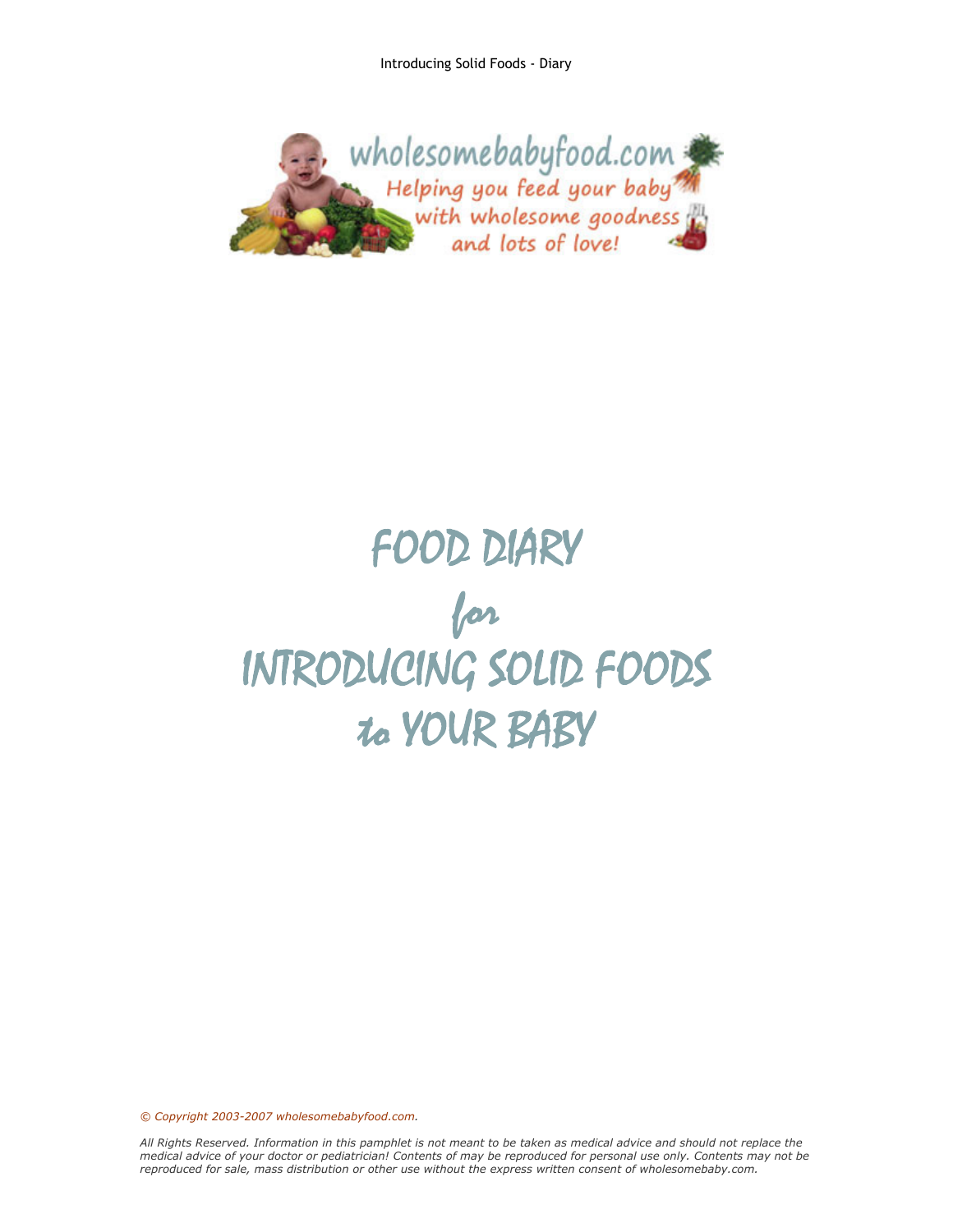| <b>DATE:</b>        |               |               |                |           |                 |        |                 |
|---------------------|---------------|---------------|----------------|-----------|-----------------|--------|-----------------|
| <b>MEAL</b>         | <b>Sunday</b> | <b>Monday</b> | <b>Tuesday</b> | Wednesday | <b>Thursday</b> | Friday | <b>Saturday</b> |
| <b>BREAKFAST:</b>   |               |               |                |           |                 |        |                 |
| <b>Cereal/Grain</b> |               |               |                |           |                 |        |                 |
| <b>Fruit</b>        |               |               |                |           |                 |        |                 |
| <b>Veggie</b>       |               |               |                |           |                 |        |                 |
| <b>Dairy</b>        |               |               |                |           |                 |        |                 |
| <b>Reactions:</b>   |               |               |                |           |                 |        |                 |
| <b>Notes:</b>       |               |               |                |           |                 |        |                 |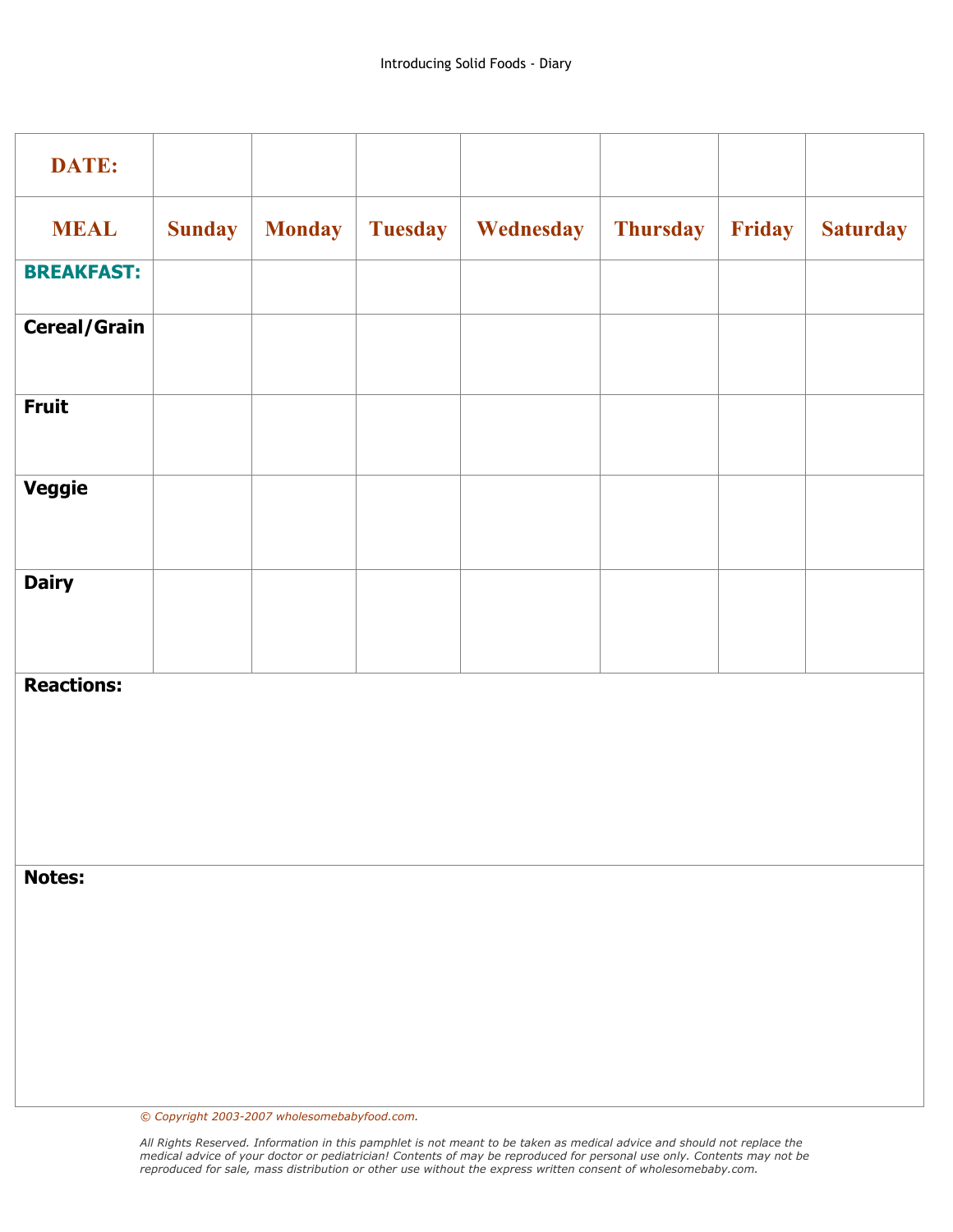| <b>DATE</b>         |               |               |                |           |                 |        |                 |
|---------------------|---------------|---------------|----------------|-----------|-----------------|--------|-----------------|
| <b>MEAL</b>         | <b>Sunday</b> | <b>Monday</b> | <b>Tuesday</b> | Wednesday | <b>Thursday</b> | Friday | <b>Saturday</b> |
| <b>LUNCH:</b>       |               |               |                |           |                 |        |                 |
| <b>Cereal/Grain</b> |               |               |                |           |                 |        |                 |
| <b>Fruit</b>        |               |               |                |           |                 |        |                 |
| <b>Veggie</b>       |               |               |                |           |                 |        |                 |
| <b>Dairy</b>        |               |               |                |           |                 |        |                 |
| <b>Reactions:</b>   |               |               |                |           |                 |        |                 |
| <b>Notes:</b>       |               |               |                |           |                 |        |                 |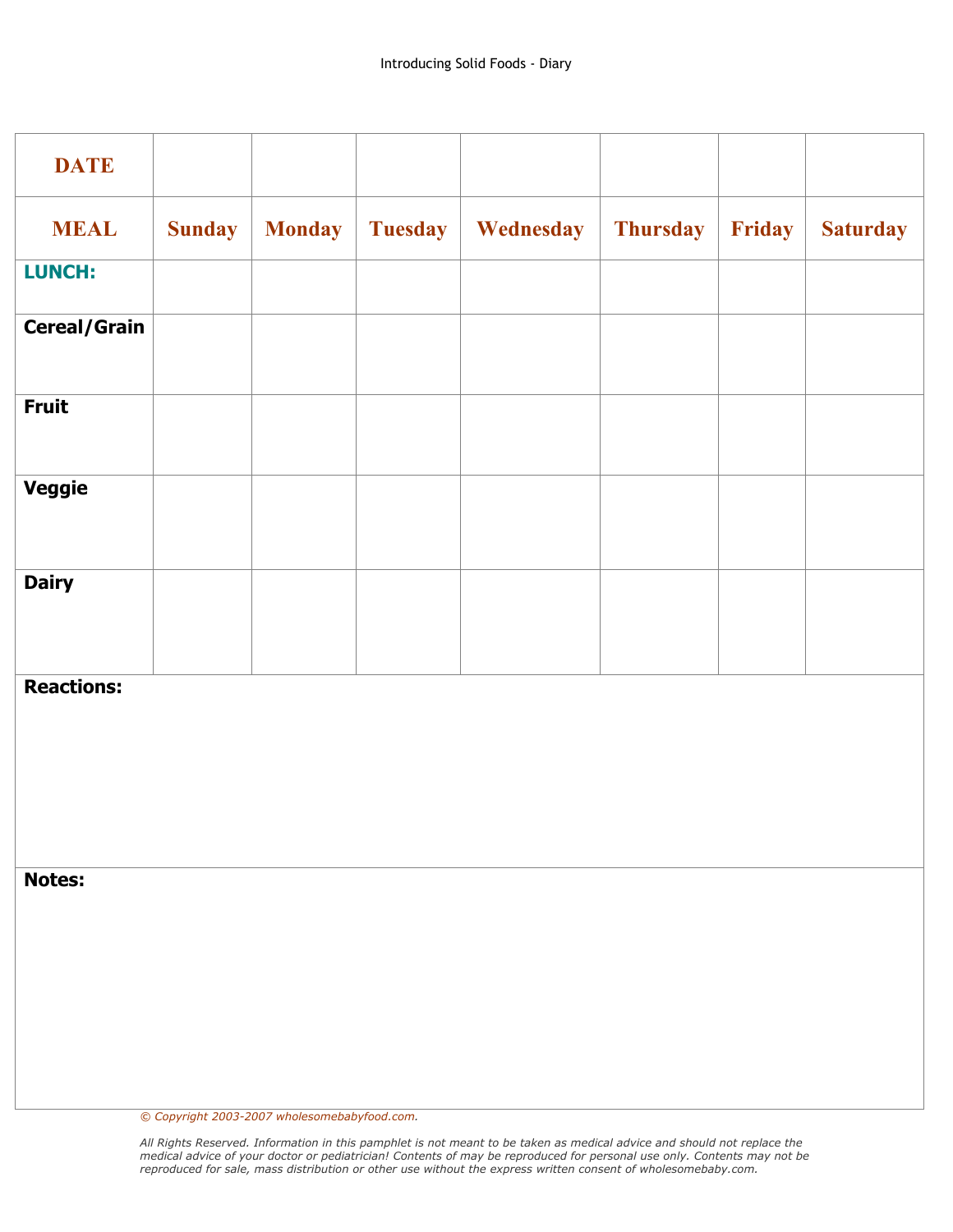| <b>DATE</b>         |               |               |                |           |                 |        |                 |
|---------------------|---------------|---------------|----------------|-----------|-----------------|--------|-----------------|
| <b>MEAL</b>         | <b>Sunday</b> | <b>Monday</b> | <b>Tuesday</b> | Wednesday | <b>Thursday</b> | Friday | <b>Saturday</b> |
| <b>DINNER:</b>      |               |               |                |           |                 |        |                 |
| <b>Cereal/Grain</b> |               |               |                |           |                 |        |                 |
| <b>Fruit</b>        |               |               |                |           |                 |        |                 |
| Veggie              |               |               |                |           |                 |        |                 |
| <b>Dairy</b>        |               |               |                |           |                 |        |                 |
| <b>Reactions:</b>   |               |               |                |           |                 |        |                 |
| <b>Notes:</b>       |               |               |                |           |                 |        |                 |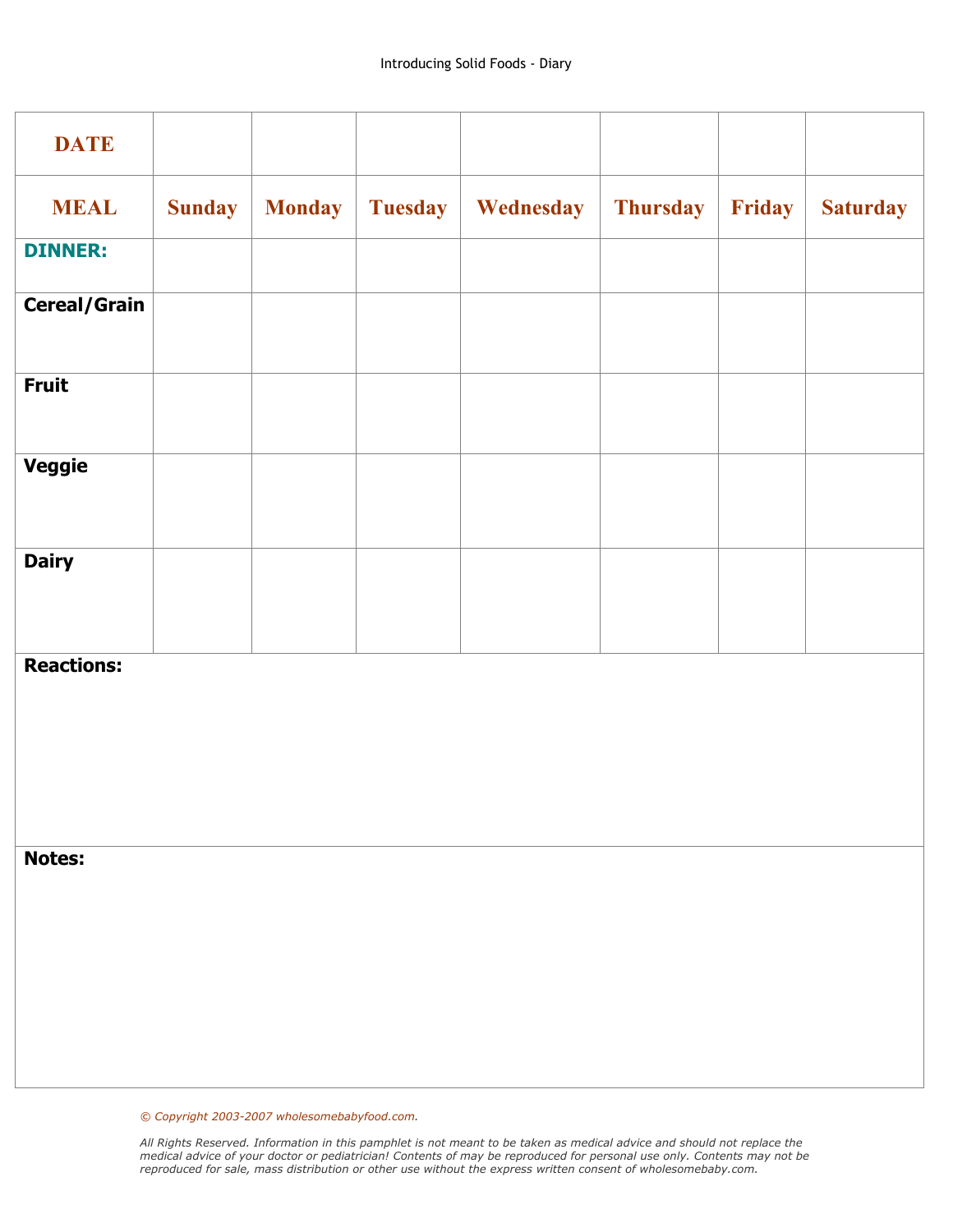| <b>DATE</b>         |               |               |                |           |                 |        |                 |
|---------------------|---------------|---------------|----------------|-----------|-----------------|--------|-----------------|
| <b>MEAL</b>         | <b>Sunday</b> | <b>Monday</b> | <b>Tuesday</b> | Wednesday | <b>Thursday</b> | Friday | <b>Saturday</b> |
| <b>SNACK:</b>       |               |               |                |           |                 |        |                 |
| <b>Cereal/Grain</b> |               |               |                |           |                 |        |                 |
| <b>Fruit</b>        |               |               |                |           |                 |        |                 |
| <b>Veggie</b>       |               |               |                |           |                 |        |                 |
| <b>Dairy</b>        |               |               |                |           |                 |        |                 |
| <b>REACTIONS:</b>   |               |               |                |           |                 |        |                 |
| <b>NOTES:</b>       |               |               |                |           |                 |        |                 |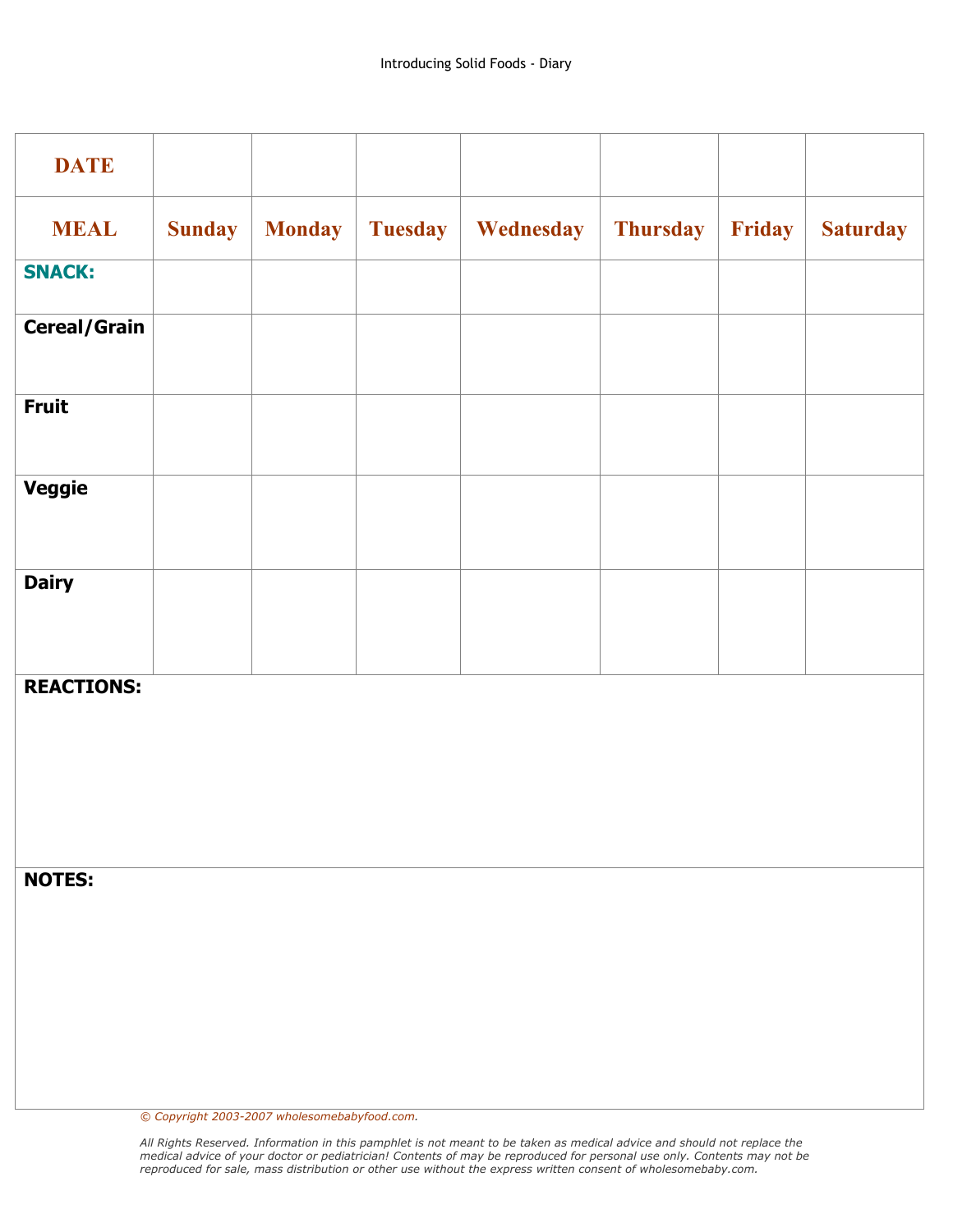| <b>INTRODUCING</b>      | <b>Dates of</b>     | <b>Liked</b> | <b>Disliked</b> | <b>Reactions if any:</b>    |
|-------------------------|---------------------|--------------|-----------------|-----------------------------|
| <b>VEGGIES</b>          | <b>Introduction</b> |              |                 | <b>Allergy or Digestive</b> |
| <b>Asparagus</b>        |                     |              |                 |                             |
| <b>Beans (Green)</b>    |                     |              |                 |                             |
| <b>Beets</b>            |                     |              |                 |                             |
| <b>Broccoli</b>         |                     |              |                 |                             |
| <b>Brussels Sprouts</b> |                     |              |                 |                             |
| <b>Cabbage</b>          |                     |              |                 |                             |
| Carrot                  |                     |              |                 |                             |
| <b>Cauliflower</b>      |                     |              |                 |                             |
| <b>Corn</b>             |                     |              |                 |                             |
| <b>Cucumber</b>         |                     |              |                 |                             |
| <b>Eggplant</b>         |                     |              |                 |                             |
| <b>Okra</b>             |                     |              |                 |                             |
| <b>Onion</b>            |                     |              |                 |                             |
| <b>Parsnip</b>          |                     |              |                 |                             |
| <b>Peas</b>             |                     |              |                 |                             |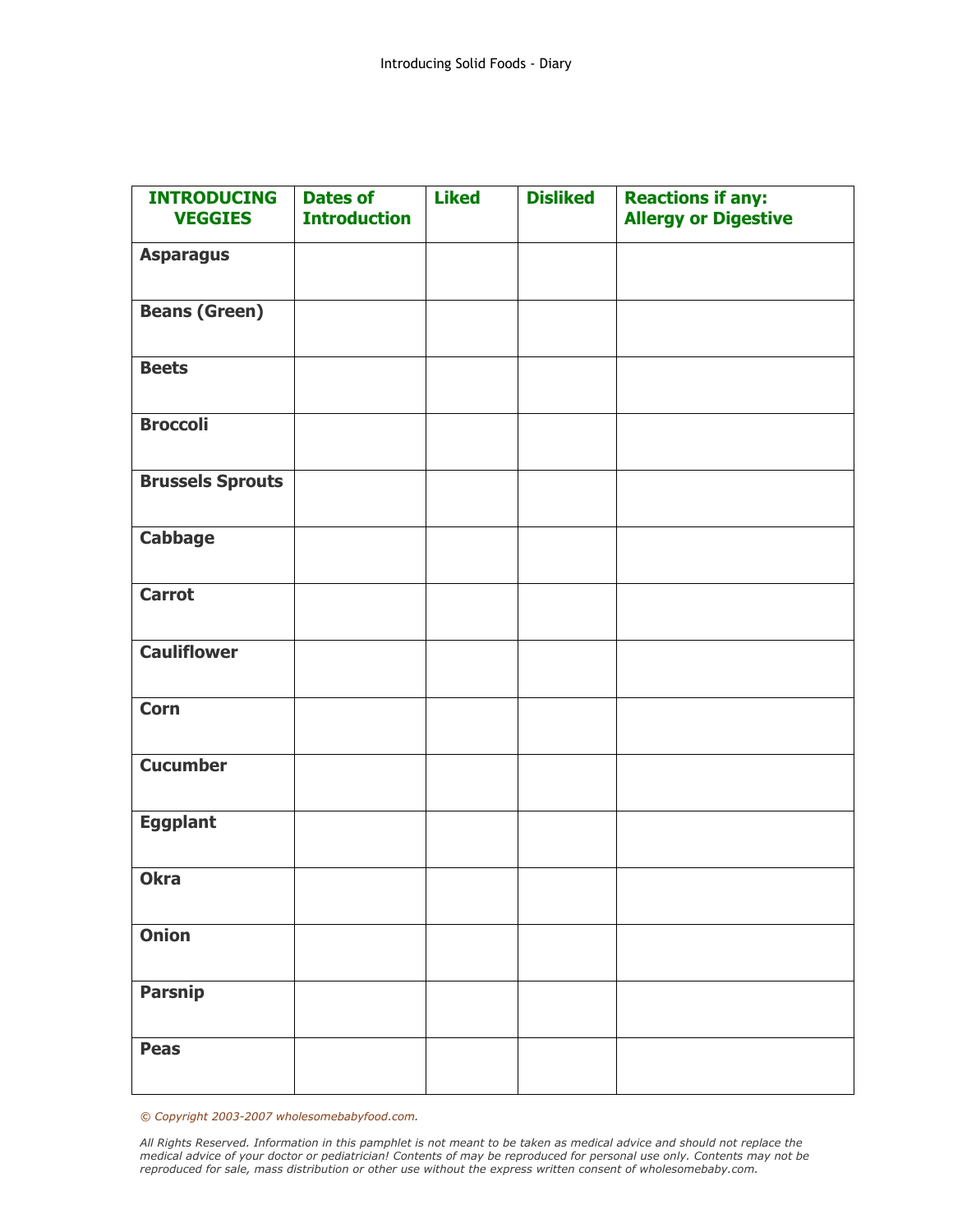| <b>INTRODUCING</b><br><b>VEGGIES</b> | <b>Dates of</b><br><b>Introduction</b> | <b>Liked</b> | <b>Disliked</b> | <b>Reactions if any:</b><br><b>Allergy or Digestive</b> |
|--------------------------------------|----------------------------------------|--------------|-----------------|---------------------------------------------------------|
| <b>Peppers</b>                       |                                        |              |                 |                                                         |
| <b>Potato</b>                        |                                        |              |                 |                                                         |
| <b>Pumpkin</b>                       |                                        |              |                 |                                                         |
| <b>Rutabaga</b>                      |                                        |              |                 |                                                         |
| <b>Spinach</b>                       |                                        |              |                 |                                                         |
| <b>Summer Squash</b>                 |                                        |              |                 |                                                         |
| <b>Sweet Potato</b>                  |                                        |              |                 |                                                         |
| <b>Winter Squash</b>                 |                                        |              |                 |                                                         |
| <b>Tomato</b>                        |                                        |              |                 |                                                         |
| <b>Turnip</b>                        |                                        |              |                 |                                                         |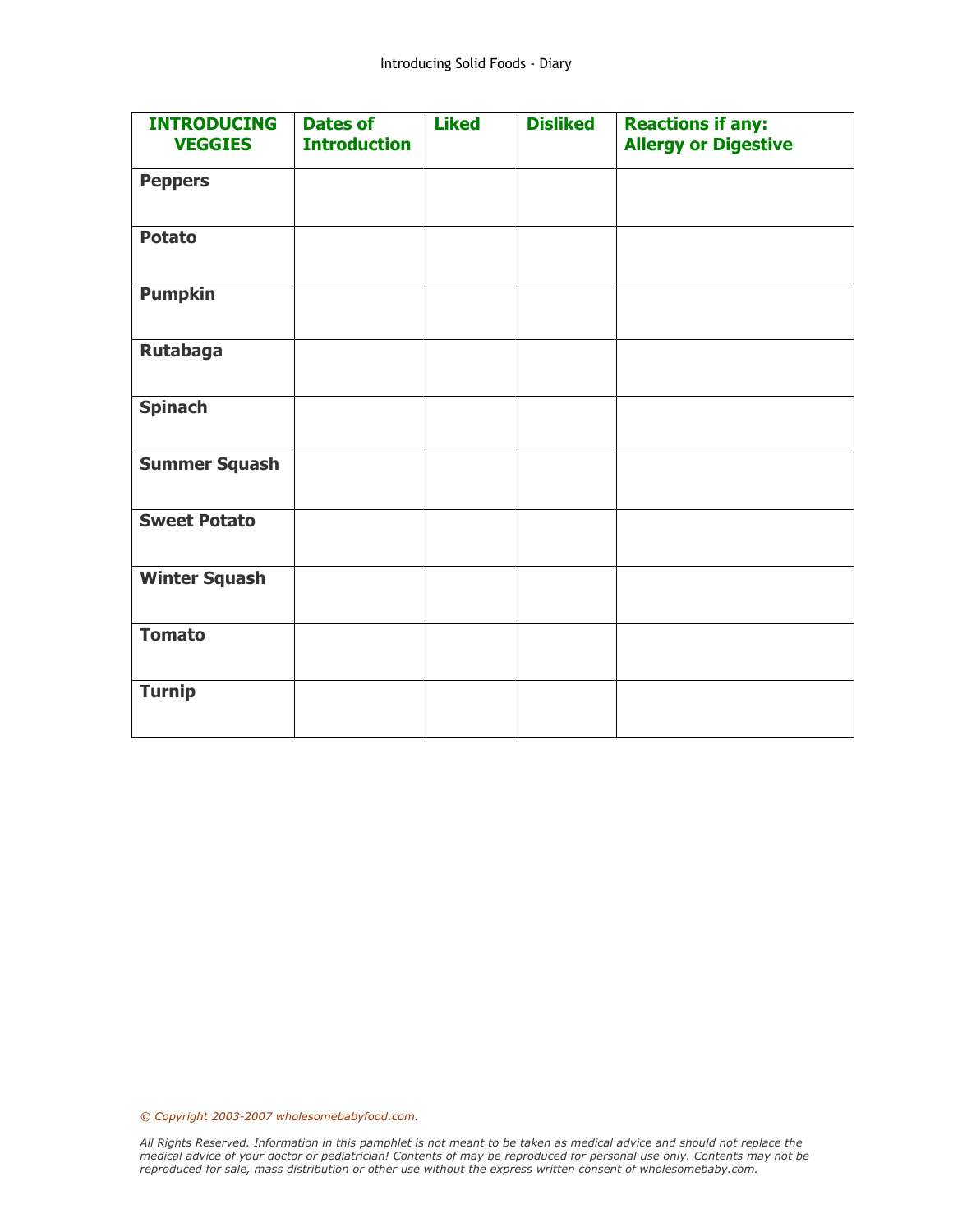| <b>INTRODUCING</b><br><b>FRUITS</b> | <b>Dates of</b><br><b>Introduction</b> | <b>Liked</b> | <b>Disliked</b> | <b>Reactions if any:</b><br><b>Allergy or Digestive</b> |
|-------------------------------------|----------------------------------------|--------------|-----------------|---------------------------------------------------------|
| <b>Apple</b>                        |                                        |              |                 |                                                         |
| <b>Apricot</b>                      |                                        |              |                 |                                                         |
| <b>Avocado</b>                      |                                        |              |                 |                                                         |
| <b>Banana</b>                       |                                        |              |                 |                                                         |
| <b>Blackberry</b>                   |                                        |              |                 |                                                         |
| <b>Blueberry</b>                    |                                        |              |                 |                                                         |
| <b>Cherry</b>                       |                                        |              |                 |                                                         |
| <b>Coconut</b>                      |                                        |              |                 |                                                         |
| <b>Cranberry</b>                    |                                        |              |                 |                                                         |
| <b>Fig</b>                          |                                        |              |                 |                                                         |
| <b>Grape</b>                        |                                        |              |                 |                                                         |
| <b>Kiwi</b>                         |                                        |              |                 |                                                         |
| Lemon                               |                                        |              |                 |                                                         |
| <b>Mango</b>                        |                                        |              |                 |                                                         |
| <b>Melon</b>                        |                                        |              |                 |                                                         |